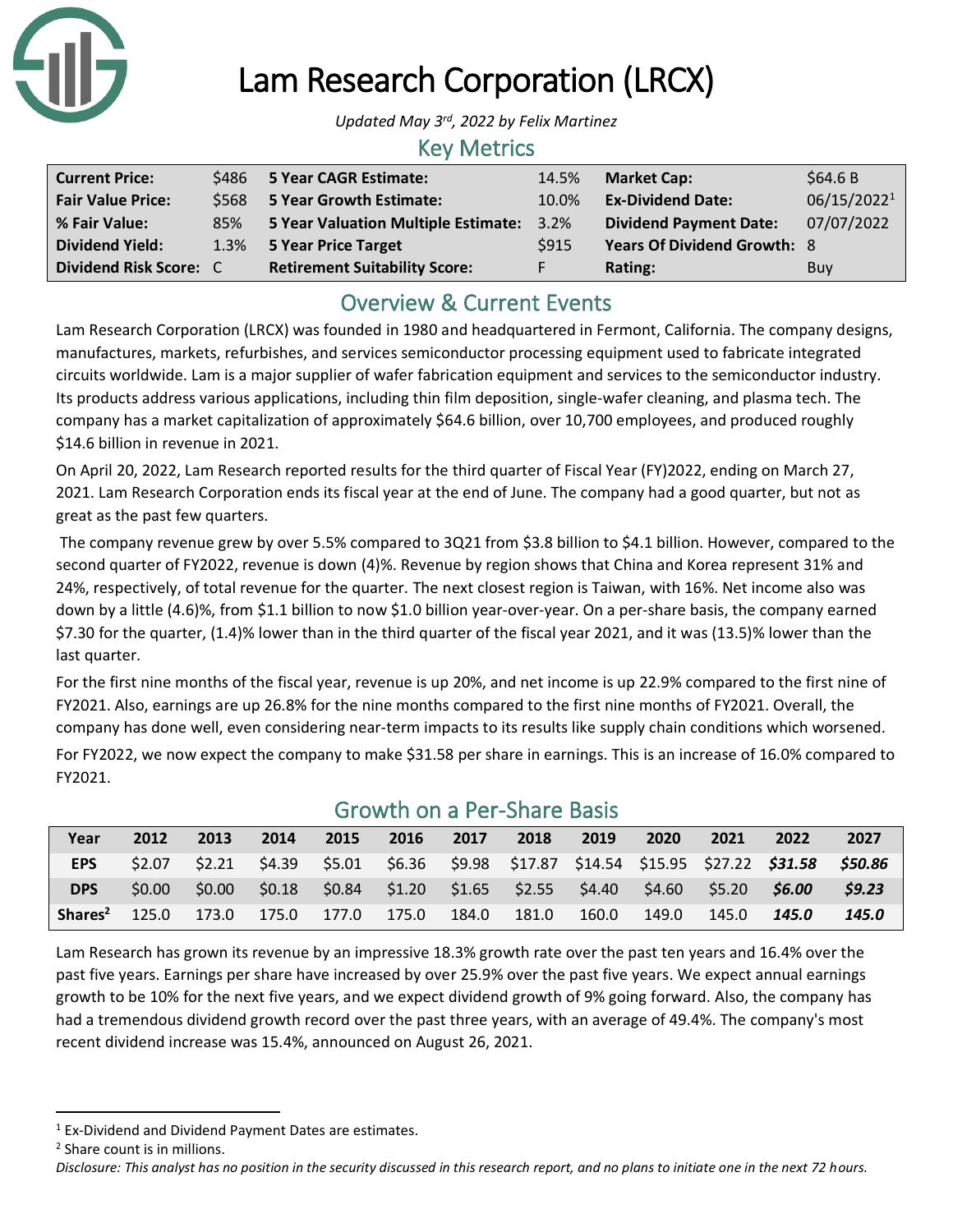

# Lam Research Corporation (LRCX)

#### Valuation Analysis

| Year                                                            | 2012 2013 | 2014 | $2015$ 2016 | $\sim$ 2017 | 2018 | 2019 2020 | 2021         | <b>Now</b> | 2027    |
|-----------------------------------------------------------------|-----------|------|-------------|-------------|------|-----------|--------------|------------|---------|
| Avg. P/E 16.9 16.5 16.9 14 12.9 13.2 8.4 19.20 20.30 23.90 15.4 |           |      |             |             |      |           |              |            | 18.0    |
| Avg. Yld. 0.0% 0.0% 0.3% 1.1% 1.6% 1.4% 1.4% 2.6% 1.4%          |           |      |             |             |      |           | $0.8\%$ 1.3% |            | $1.0\%$ |

Over the past decade, Lam Research has averaged a 16.2x P/E. During trough periods in the semiconductor industry, the company occasionally reported low or negative earnings. We estimate a forward P/E of 18.0 for the company should be a fair value, although it naturally varies through the highly cyclical semiconductor business cycle. However, the company has a lower PE at the current price than our reasonable price estimate. The company has a current PE of 15.4x. The current PE would provide a 3.2% annual tailwind if the company were to revert back to its fair PE ratio of 18.0x.

#### Safety, Quality, Competitive Advantage, & Recession Resiliency

|             | <u>carety, quality, competitive, iavaillage, a hecession hesiliche,</u> |  |  |  |  |     |
|-------------|-------------------------------------------------------------------------|--|--|--|--|-----|
| Year        | 2012 2013 2014 2015 2016 2017 2018 2019 2020 2021 2022 2027             |  |  |  |  |     |
| Payout 0.0% | $0.0\%$ 4.1% 16.8% 18.9% 16.5% 14.3% 30.3% 28.8% 19.1% <b>19%</b>       |  |  |  |  | 18% |

Lam Research is one of the top 3 semiconductor manufacturing equipment vendors globally, along with Applied Materials and Tokyo Electron. The company supplies equipment to chipmakers and provides service and maintenance support. Due to propriety technologies and a highly concentrated industry, Lam Research maintains high returns on invested capital in most years and has a small economic moat. However, the semiconductor industry is highly volatile due to commodity-like supply and demand characteristics. The sector halts new supply capacity every several years and negatively impacts equipment suppliers' revenues like Lam Research. The company has encountered periods of very low or negative earnings during these occasions. However, it appears to be more profitable during each down cycle than before as its service revenue continues to smooth out its overall results and the company matures. Lam Research's customer base is narrow, with Intel, Micron, Samsung, SK Hynix, Toshiba, and Taiwan Semiconductor Manufacturing Company, each making up at least 10% of Lam Research's revenue in recent years. The company has a strong balance sheet with more assets than debt and a total debt/equal ratio of 0.8, decreasing from a previous report of 0.9.

## Final Thoughts & Recommendation

Lam Research is a leader in a growing industry with a strong balance sheet. The company has the potential for an estimated forward return of 14.5%, and we consider it to be a Buy at the current price. The semiconductor industry is cyclical but expected to grow strongly over the next decade. Cloud computing, machine learning, autonomous driving, and the internet of things continue to grow in scale and relevance. With a low dividend payout ratio, the company pays a modest but fast-growing dividend and appears to be maturing into a solid dividend stock.



## Total Return Breakdown by Year

Click here to rate and review this research report. Your feedback is important to us.

*Disclosure: This analyst has no position in the security discussed in this research report, and no plans to initiate one in the next 72 hours.*

*Updated May 3 rd, 2022 by Felix Martinez*